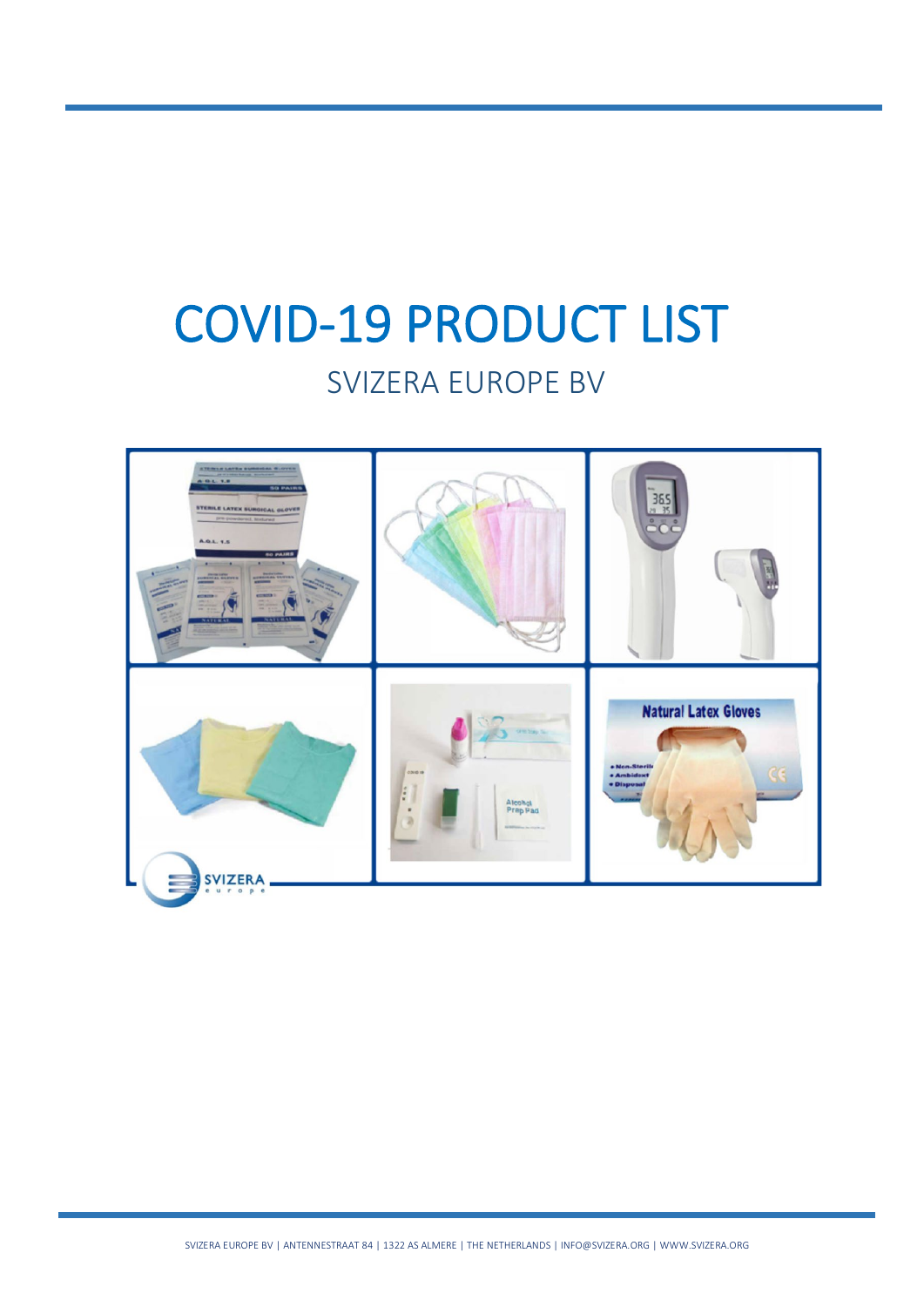Dear valued customer,

It is a troubled and tumultuous period in which the global health care is under pressure due to COVID-19. Rules and measures can change from one day to the other.

At Svizera Europe we do our utmost to ensure that essential COVID-19 protection, diagnostic and patient care items are available for our customers. In addition to our regular product list, Svizera Europe BV can also supply the following items:

- Personal Protective Equipment (PPE)
- Diagnostic
- Patient Care

Svizera Europe applies a policy in which the safety of the personnel is paramount. From the start of the outbreak a large part of the Svizera Europe team works remote from home and a skeleton team in the warehouse and office. The skeleton team is divided in shifts. Both teams are available during office hours.

The warehouse and office of Svizera Europe is classified according to the RIVM guidelines (National Institute for Health and Environment) like: hygienic measures, social distancing and workplaces with the correct distance.

By taking our responsibility and following the measures, Svizera Europe can continue providing medicines and medical supplies to the people who need it most in vulnerable countries and regions.

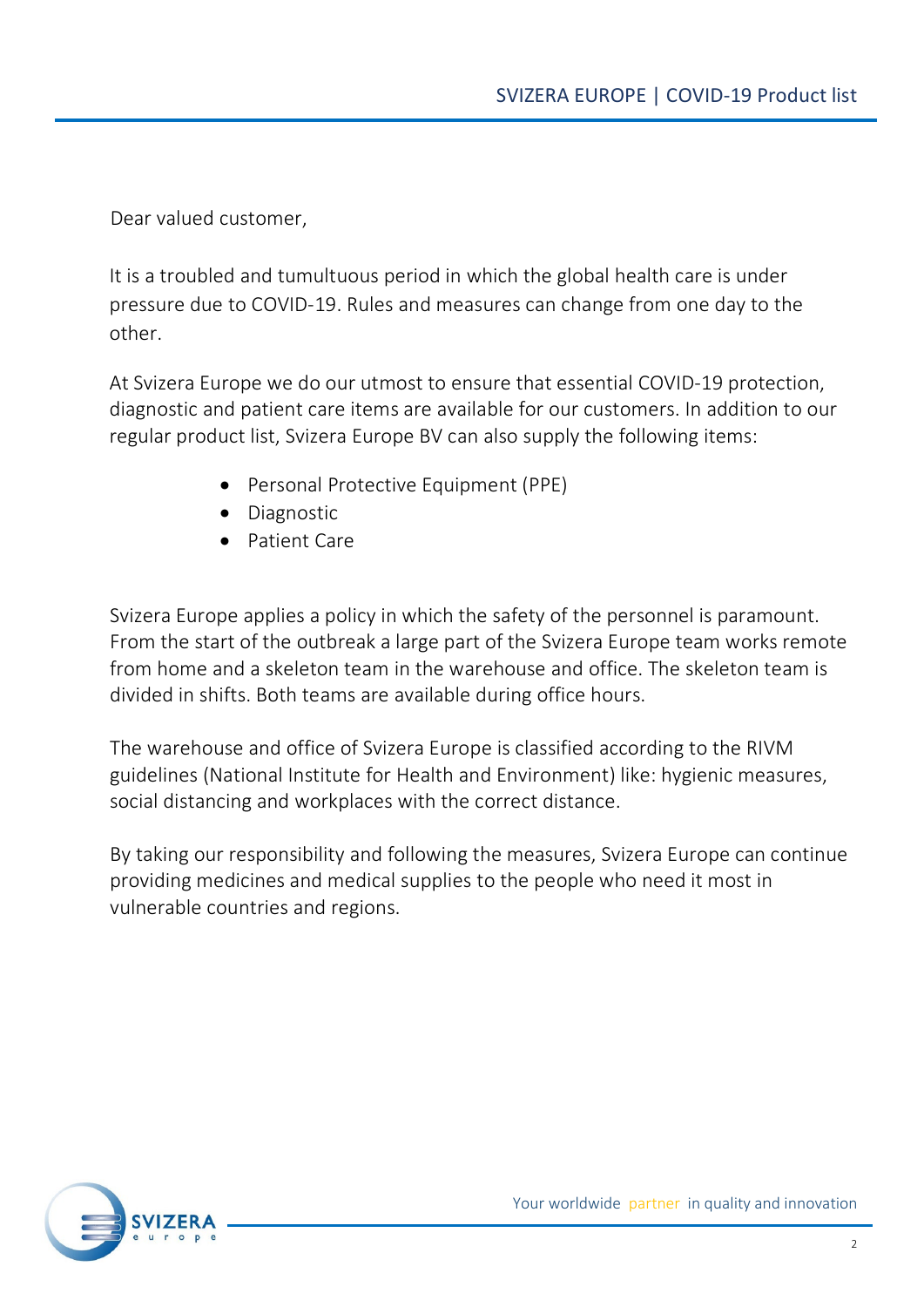#### PERSONAL PROTECTIVE EQUIPMENT (PPE)



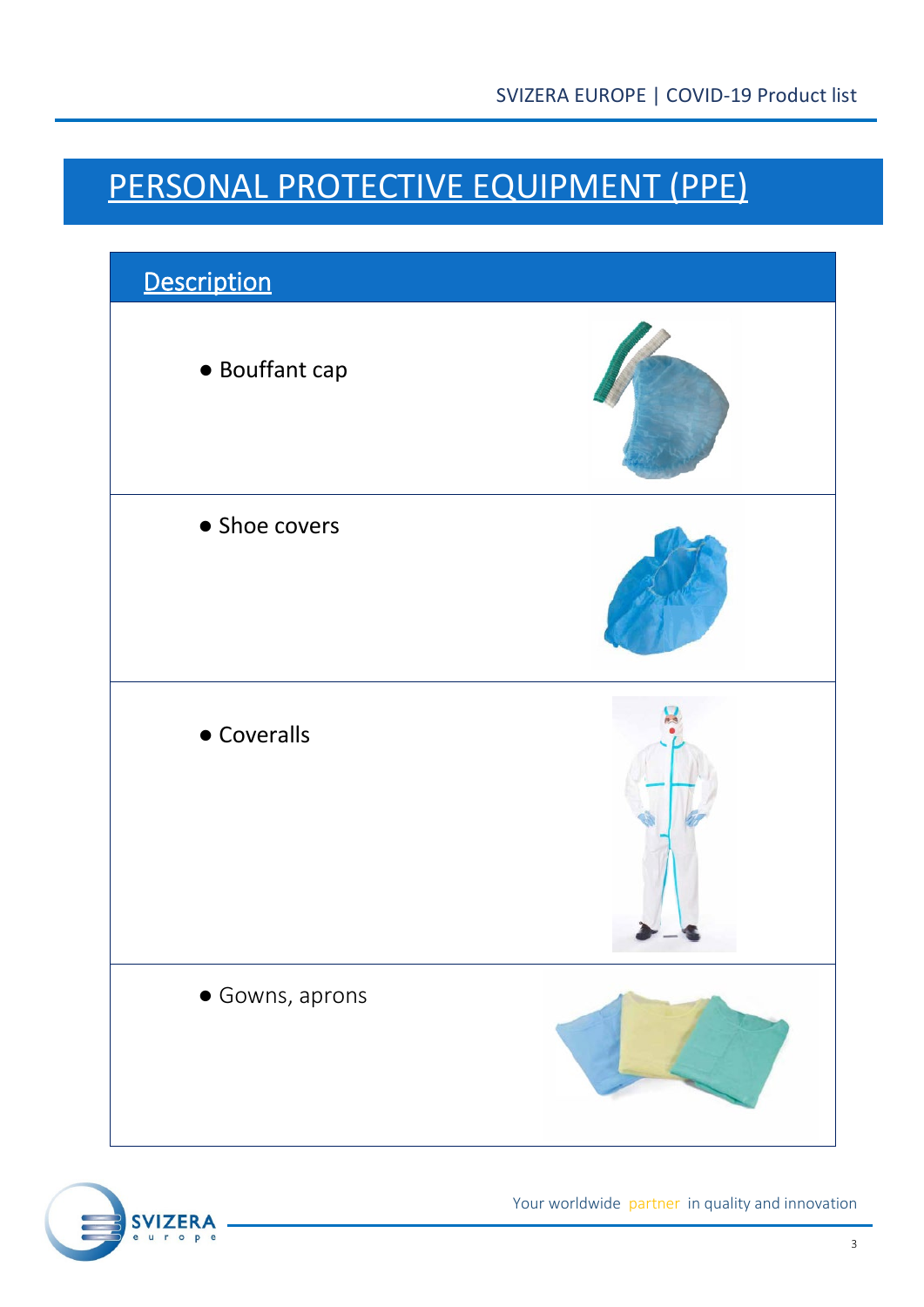

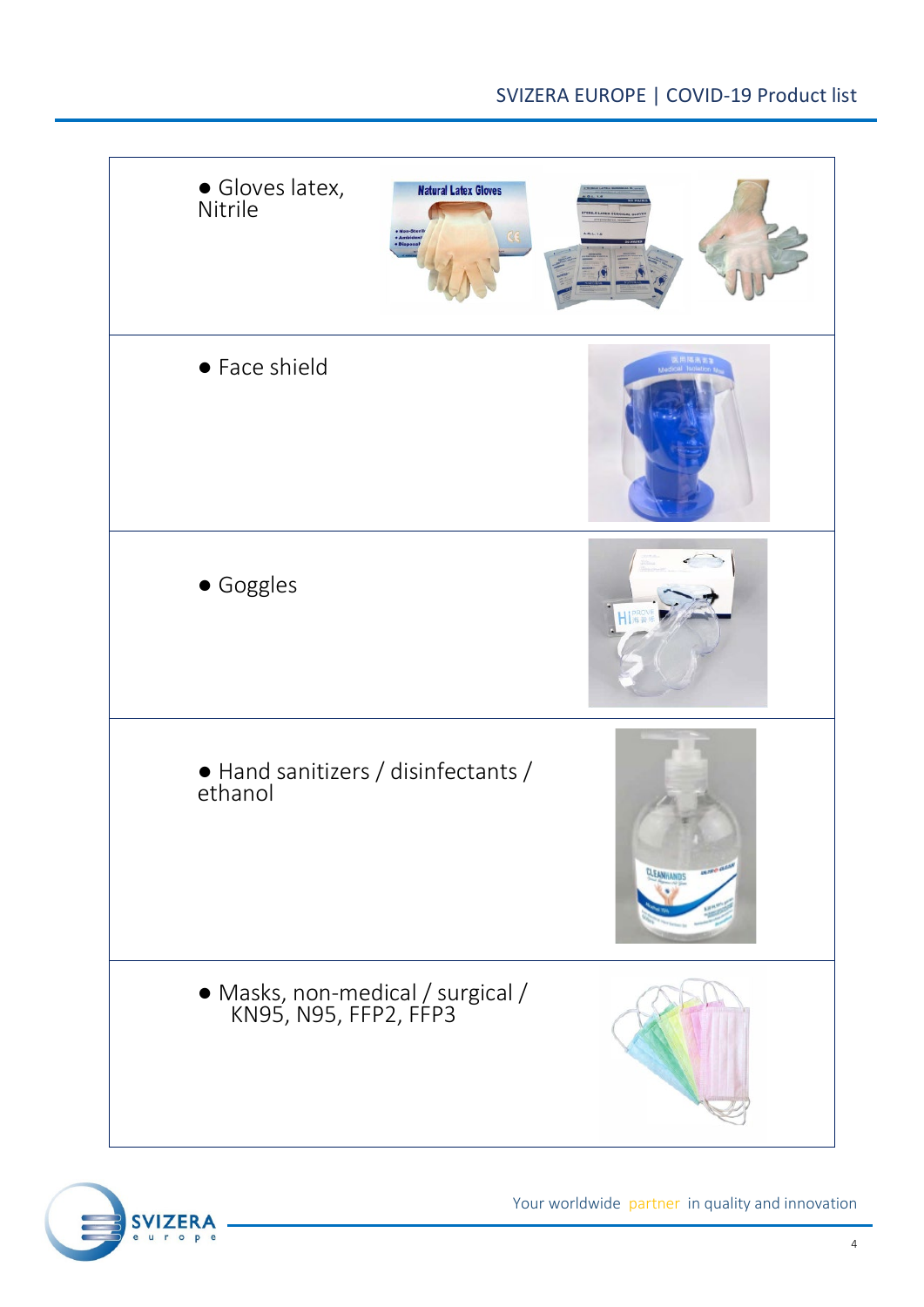#### **DIAGNOSTIC**



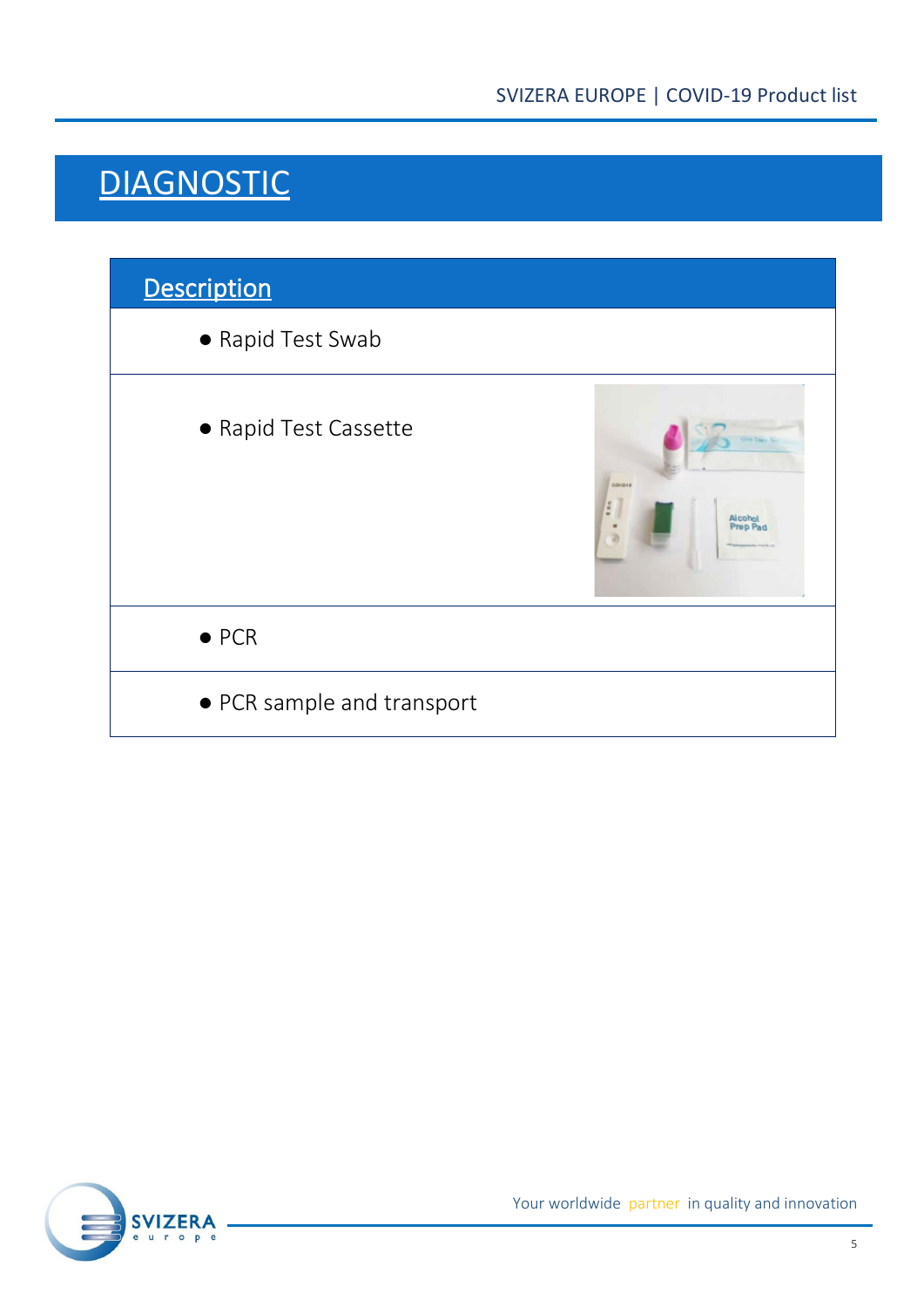### Patient care

| <b>Description</b>                      |  |
|-----------------------------------------|--|
| • Ventilators                           |  |
| · Beds / stretchers                     |  |
| · Humidifiers                           |  |
| • Resuscitation bags                    |  |
| • Thermometers infrared non<br>infrared |  |